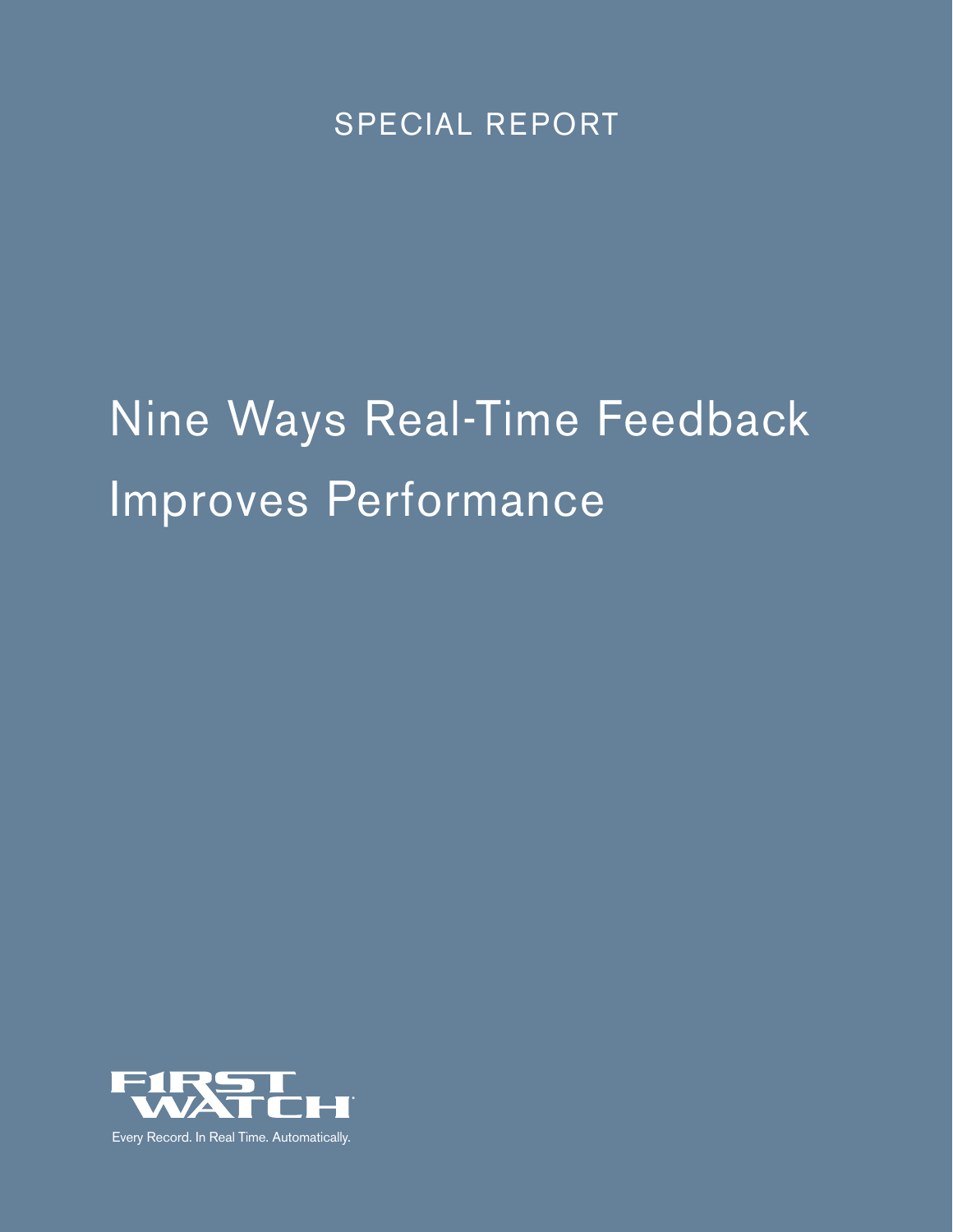Most EMS agencies struggle to perform quality assurance and quality improvement in a timely manner. Although they recognize its importance, they lack the resources to have a truly proactive quality management system. Instead, they often only review individual cases when complaints arise or mistakes are made, or they rely on a tedious process of chart review that often lags days, weeks, or even months behind.

A passive and delayed quality management system is no longer adequate in today's healthcare environment. Prehospital providers who are committed to helping their patients must also be committed to closely examining the quality of their care and working to make it better. More than ever, EMS systems also need to demonstrate value—to their communities, their patients, and to payers. Medicare payments to hospitals and physicians are now impacted by their ability to meet certain quality benchmarks, and it is likely only a matter of time before the same is true for EMS providers. Without a robust and timely quality improvement process, agencies will not know where they need to make improvements, and may face financial penalties as a result.

A more dynamic quality management system that provides faster and more comprehensive feedback to practitioners, agency leaders, and other stakeholders will allow EMS systems to improve clinical and operational performance, increase employee and customer satisfaction, prepare for value-based purchasing, and create a safer and more effective system.

More than ever, EMS agencies need to take a systems-wide approach to quality improvement. Real-time, comprehensive, automated analysis of patient care records and other data sources allows them to do just that. With new technologies, EMS agencies have new ways to identify trends, prioritize quality improvement efforts, and examine their policies and processes to make targeted changes that improve the quality of patient care and operations.

From athletics to education, vehicle safety to healthcare operations, real-time feedback has been shown to make a difference.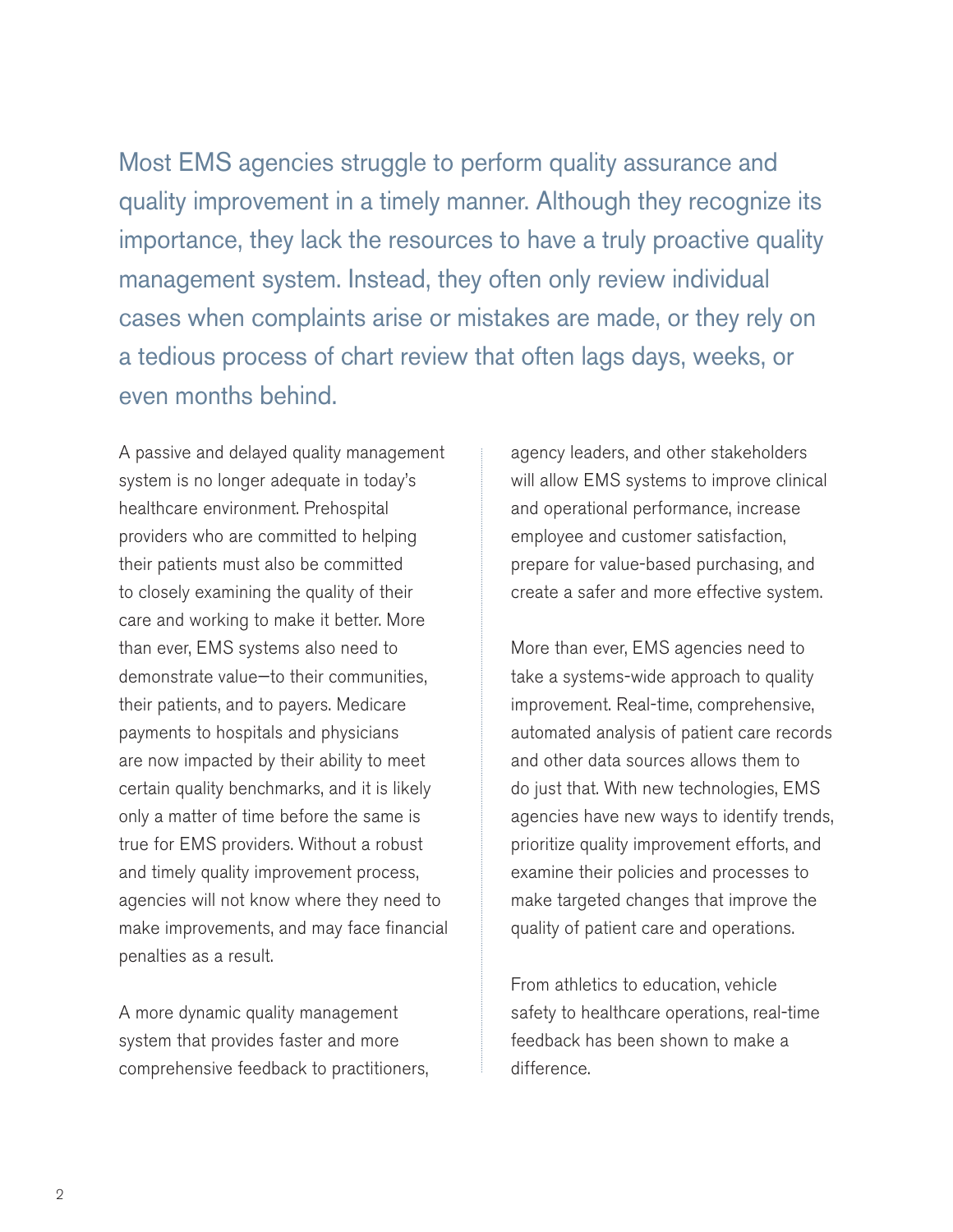#### 1 Clinical decision-making

Real-time feedback in medicine isn't anything new. In fact, real-time feedback is as simple as measuring SpO2 levels while administering oxygen or ETCO2 levels after intubating a patient. Those numbers provide instant feedback in order to measure the effectiveness of an intervention and the status of the patient.

If those vital pieces of information were not available immediately, they clearly would not be helpful. Finding out EtCO2 levels hours after an intubation may provide paramedics some useful information for the next incident, but certainly didn't help the patient.

With technology advancing, it is clear that realtime feedback in medicine is becoming more sophisticated. In the hospital setting, physicians who enter an order for a medication with the wrong dose are often given a warning. While such systems have not caught on in EMS most likely due to the fact that most ePCRs are not completed until after patient care has been transferred—a faster recognition of errors or omissions by EMS providers would benefit patients. If medication errors are discovered within minutes, rather than days, patients and hospitals could be notified sooner, possibly allowing for actions to be taken to mitigate the error.

In EMS, some providers are now receiving real-time feedback on CPR compression rate and depth. Studies have demonstrated small improvements in CPR performance among teams that were using CPR feedback devices, both in training scenarios and actual cardiac arrests. While this technology is still new and has yet to demonstrate significant improvements in patient outcomes, it does show the potential for quality improvement—after all, if EMTs and paramedics can adjust CPR rate and depth in the middle of a cardiac arrest, then other feedback mechanisms may also lead to improvements in care.

### 2 Safer and more efficient driving

Many ambulance services have already discovered the benefits of real-time feedback for its drivers. Whether through systems that alarm when seatbelts are not worn to "black boxes" that record and alert when unsafe driving actions are taken, the prevalence of feedback in the front cab of the ambulance has increased dramatically in recent years.

The limited research in feedback for both commercial and private vehicles indicates that it provides some benefit. A 2005 study of an ambulance service reported that risky behaviors decreased when the feedback device was present, leading to a demonstrable cost savings for the company. The effect was likely the result of several factors, including the instant notification when an unsafe action was taken, as well as drivers simply knowing that they were being monitored. Researchers also argue that drivers learn and benefit more from actually experiencing errors (and receiving feedback), rather than simply hearing theoretical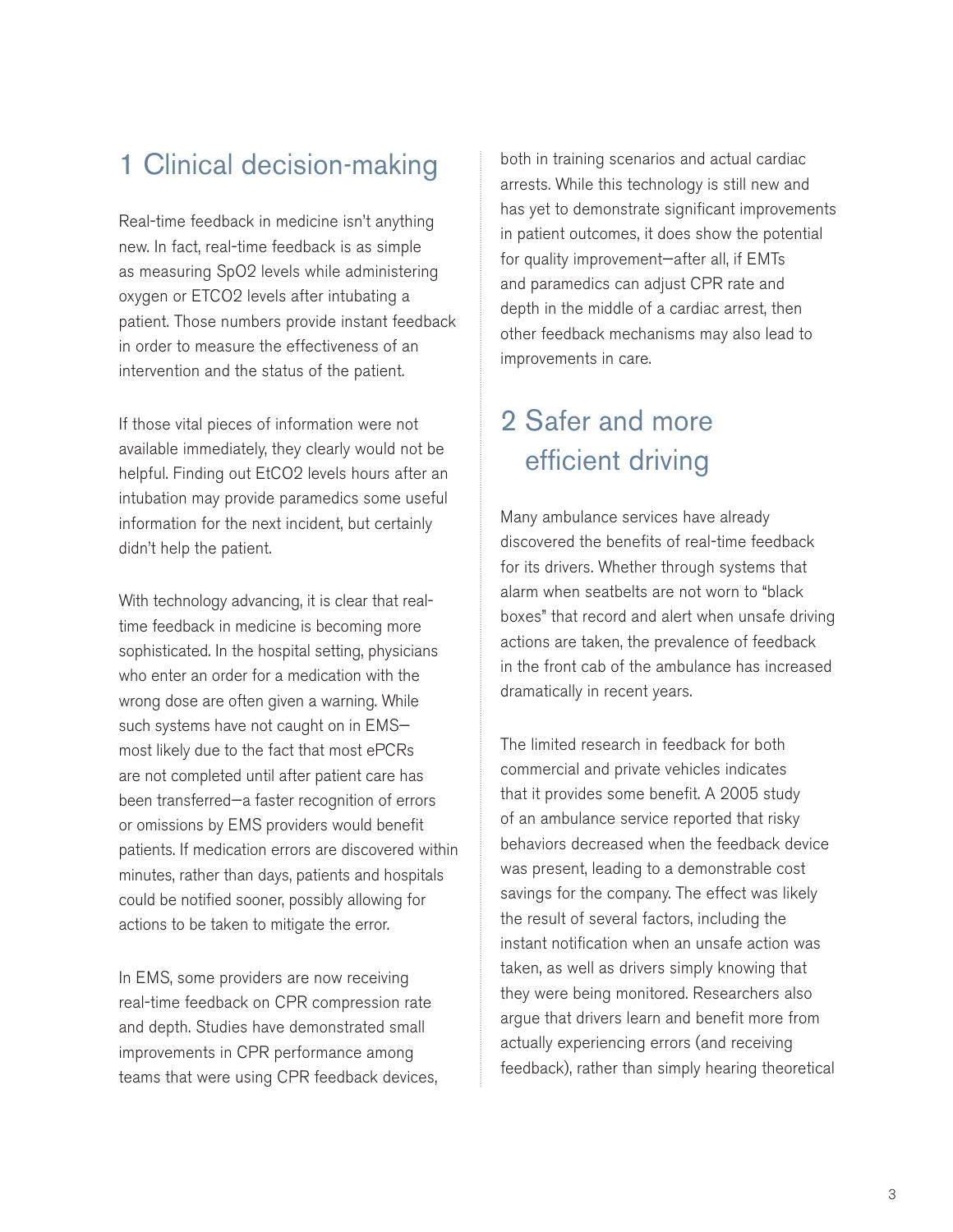explanations in a classroom or other setting.

Outside of EMS, studies have found that providing feedback on fuel efficiency to drivers can increase the number of miles they can drive on a gallon of gasoline. Utility companies have also recognized the importance of real-time data, with research demonstrating that homeowners who have continuous feedback will significantly decrease energy usage.

These simple efforts show the power of using data that has been available for years but in the past was often hidden or only shared during annual reports. If feedback can be used to create safer drivers and more efficient energy users, it can be used to create better caregivers and more efficient EMS systems.

#### 3 Infection control

In a study of hand hygiene in a hospital, employees were told that video cameras would be installed to see whether employees were following protocol. Despite the presence of the cameras, compliance rates remained low—less than 10 percent—for several months. Then, researchers began displaying compliance rates on screens in the hospital and distributing them via email. Almost instantly, hand-washing rates shot up, more than doubling in just one week, and reaching 80 percent in a month.

Fans of performance measurement often say, "You can't improve if you don't measure." But that quote is misleading. The real mantra should be

"You can't improve if you don't provide feedback." Measuring without sharing the results of that measurement is not effective. The faster those results can be displayed, and the more frequently they can be updated, the faster people will see the results of their efforts to improve. After all, people have to know in which areas they need to improve in order to make the changes necessary to improve. If that feedback isn't timely, it is easy to dismiss. But near real-time feedback impacts people when they still remember their actions such as not washing their hands after seeing patients.

## 4 Coaching

Near real-time feedback allows for coaching almost immediately, which will also lead to immediate improvements in performance. In a study of NCAA athletes, those who received immediate feedback from a coach outperformed those who did not. The study was simple—the athletes were told to jump as high and fast as they can. After the jump, half the studentathletes were told how much power (in watts) they generated in the previous jump. The other half received no feedback.

This simple verbal cue produced significant results—the improvement from jump to jump was higher in the athletes who received the feedback.

The lesson for EMS managers, educators and supervisors is simple—feedback does not have to be complicated to be effective. In this case, the athletes were simply told how they performed, and their performance improved.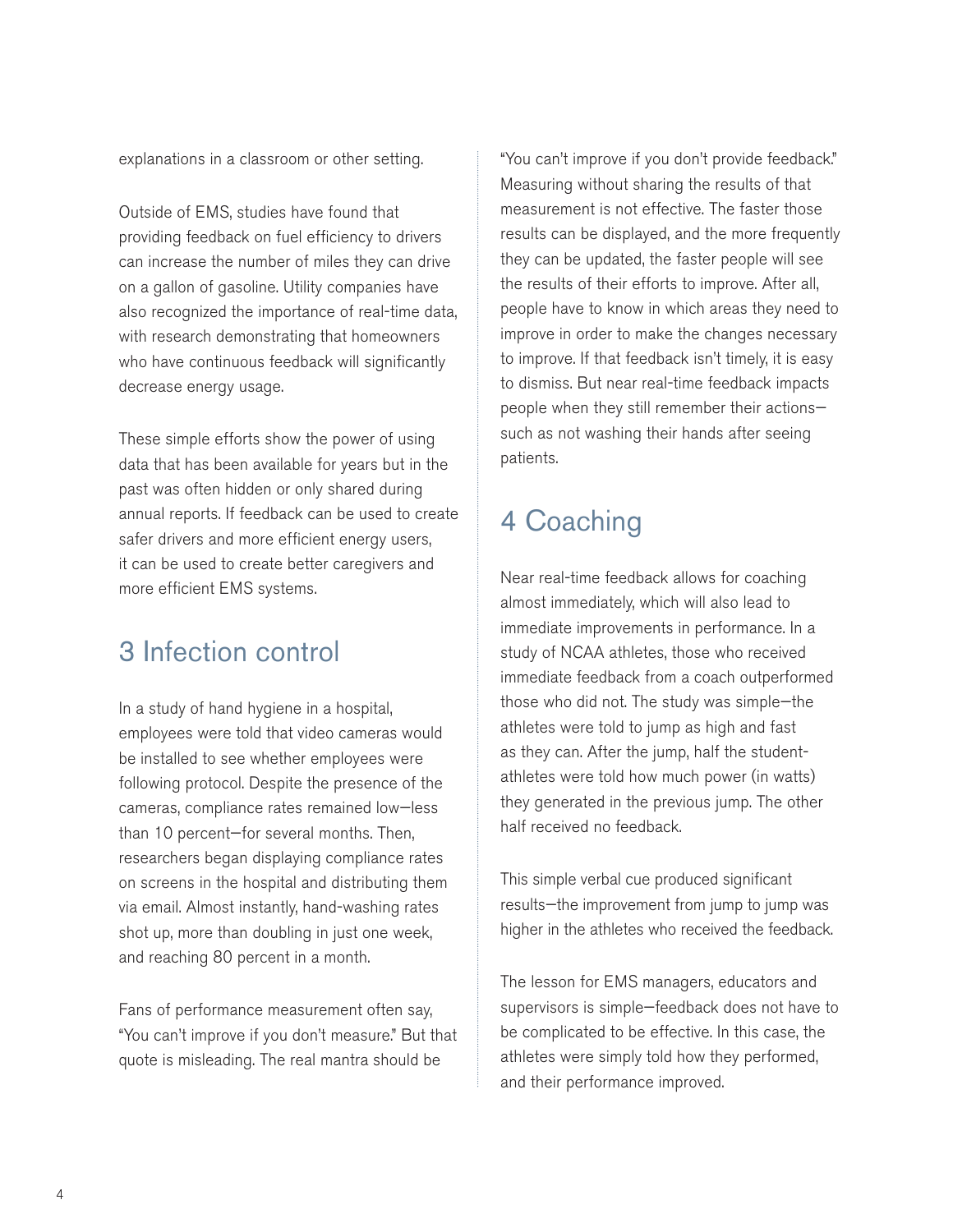For years, EMS practitioners have accepted that there are few actual measures of their performance or ways for them to know where to focus their education and training

That's no longer the case. Technology now allows EMS providers to know just where they perform well, and where they struggle. Supervisors now have tools to provide directed coaching, which doesn't have to take more than a few minutes and can be based on documented past performance and data. Simply providing that information to paramedics and EMTs may lead to dramatic improvements in how they deliver care.

#### 5 Operations and compliance

It seems pretty obvious—the earlier you get feedback, the earlier a correction can be made.

Many agencies measure call-taking times only a monthly or quarterly basis, but realtime measurement and feedback creates a culture of immediate improvement. The North Shore-LIJ Center for EMS in New York uses FirstWatch to monitor performance in several areas, including compliance with dispatch standards. Throughout the shift, call-takers and dispatchers simply have to look up at a screen in the front of the room to know whether or not they have dispatched calls in a timely manner. If a call-taker is struggling to meet standards, a supervisor can address the issue immediately. Since implementing that system, North-Shore LIJ says the call-taker performance

has improved. It's also created a friendly competition in the dispatch center, since no one wants to be the only low-performer of the day.

Agencies are also using FirstWatch for realtime measurement of compliance with other standards, such as chute times, response times, and hospital turnaround times. Real-time feedback on hospital turnaround times allows supervisors to intervene as soon as they are alerted to a problem—by talking to emergency department staff or rerouting ambulances to other destinations—rather than simply pointing to charts and graphs at monthly meetings.

#### 6 Employee engagement and satisfaction

Providing feedback isn't just a way to improve service delivery and patient care. Some employers think that saving feedback for annual performance reviews will allow them to avoid confrontation and will avoid upsetting employees. After all, it's pretty common knowledge that no one enjoys his annual performance review.

But that doesn't mean employees don't want to receive feedback. In fact, it's just the opposite they want regular, timely, and specific feedback. And as a survey published in the Harvard Business Review found, employees want that feedback even if it's negative—as long as it focuses on ways to improve, rather than personal deficiencies.

Executives in every sector are shifting away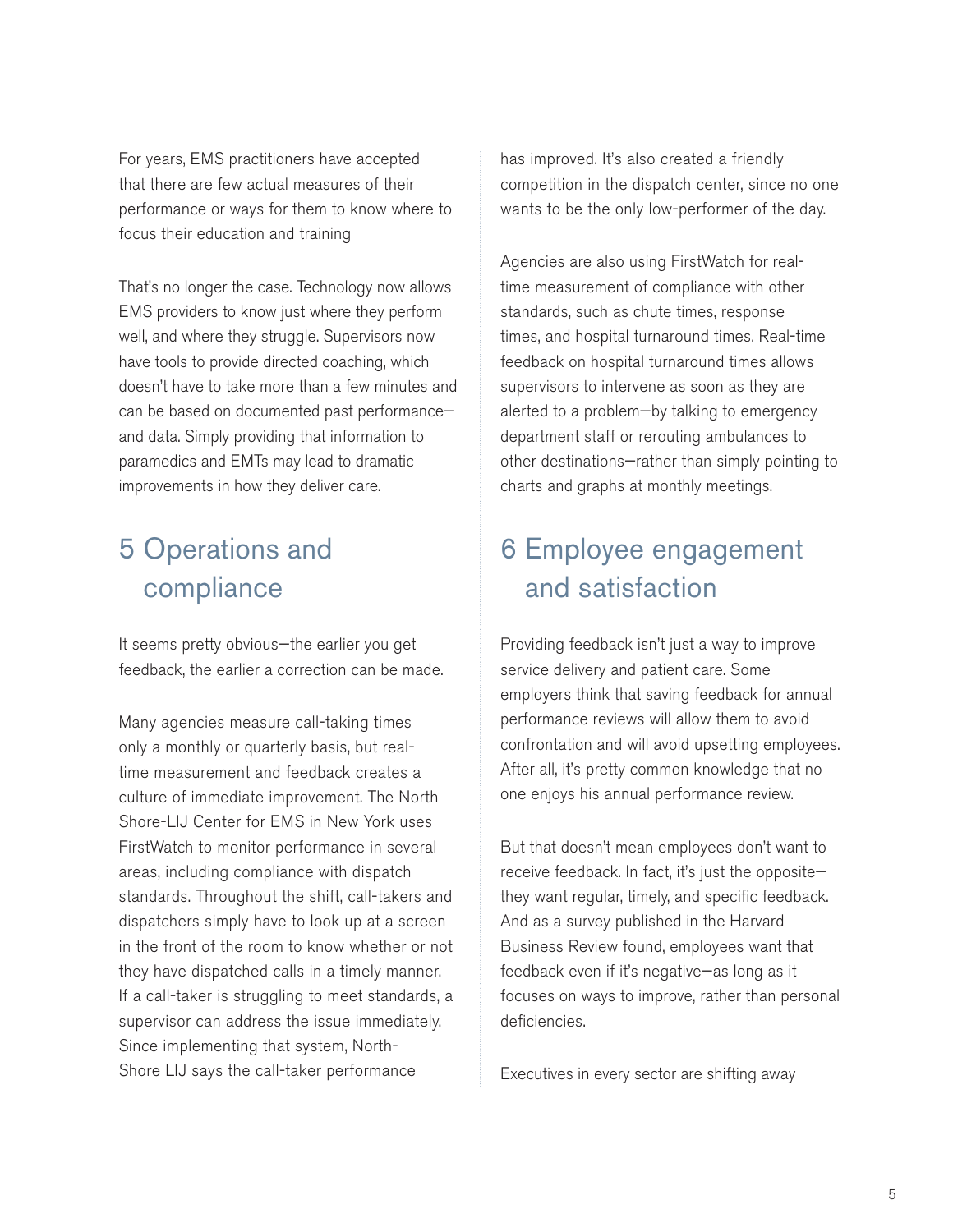from annual performance reviews as leaders realize that employees want more frequent and timely feedback. Having a real-time quality management process allows managers to have those frequent conversations with employees, both about corrections that need to be made as well as positive performance. Employees everywhere want to know how they can improve, and this is no truer than in medicine, where those improvements could make a real difference in the lives of patients and their families.

## 7 Real-time notification and situational awareness

Knowing about certain types of incidents right away, such as major traumas, cardiac arrests, or surgical airways, can give supervisors and managers a heads-up and allow them to reach out to a patient's family, hospital staff, or local officials proactively.

No manager enjoys learning about an internal issue or problem by hearing about it from someone outside the organization. Especially when what they hear is a complaint. Real-time feedback for leaders can help prevent those surprises, by notifying them immediately when a protocol is violated or an unusual event occurs. This allows managers to be more prepared for the potential fall-out, or even to cut-off criticism by disclosing the event themselves.

Many healthcare experts have argued that disclosing adverse outcomes and even mistakes can actually help prevent or at least decrease the damages from lawsuits. While the research

on the relationship between disclosure and liability is equivocal, many anecdotal stories indicate that patients and their families appreciate early communication and honesty.

Many systems already notify certain officials based on dispatch information or through manual processes, but real-time processing of CAD and ePCR data adds another level of sophistication to that process. Dispatch information is often vague or inaccurate—cardiac arrest patients turn out to have been sleeping. Syncope patients turn out to be in cardiac arrest. Using ePCR data to provide immediate feedback provides a more realistic notification system for medical directors, supervisors, public health officials and others who need to be aware when certain events take place.

In St. Charles County, Missouri, these immediate notifications have been useful in tracking the use of mechanical CPR devices. When a PCR is completed for a cardiac arrest, on-duty battalion chiefs receive an automated email notification from FirstPass® if the PCR does not document use of a mechanical CPR device. The chiefs can immediately contact the crew and find out whether and why they chose not to use the device, or if it was simply a documentation error.

The near real-time feedback allows for an immediate reaction—whether that means additional training for the crew, correction of documentation errors, or replacement of a malfunctioning device. It also provides supervisors with greater situational awareness about the performance of their subordinates even before anyone has had time to review the PCR.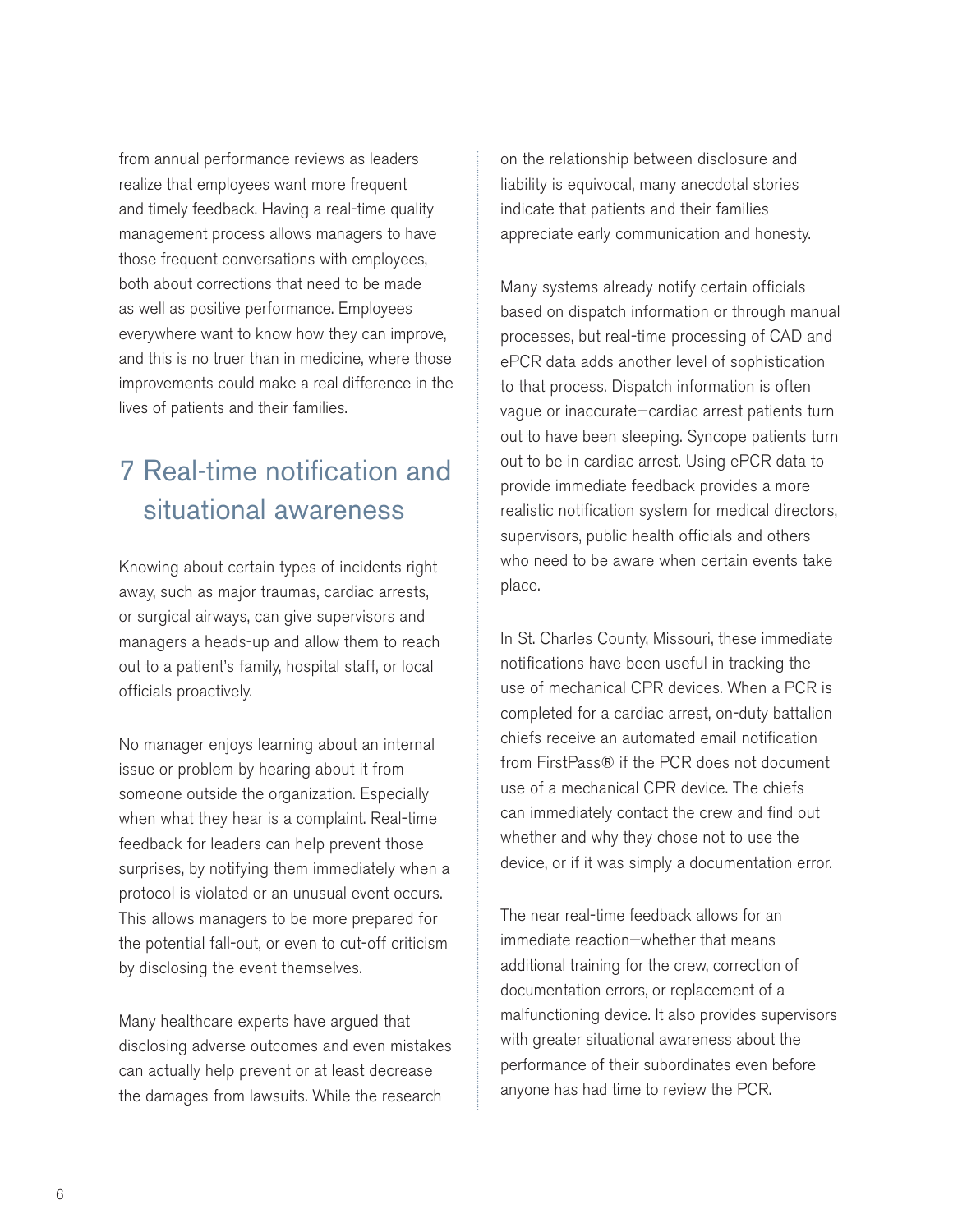#### 8 Accountability and billing

To a system like the Richmond Ambulance Authority, efficient billing operations are critical to maintaining service. Every time a patient care report is not completed on time or lacks key information, the billing department must track down the information, decreasing the efficiency of the operation. Even then, missing or late reports often still result in lost revenue.

Many agencies must manually run reports to find missing PCRs; some lack the resources to run those reports frequently, and don't discover the error for hours or even days or weeks.

In Richmond, using FirstPass for real-time feedback on ePCR completion allows the agency to use technology to monitor whether a provider hasn't completed a report. Before he or she leaves at the end of a shift, those reports have to be completed. The system has raised completion rates to nearly 100 percent, and it's done without individual supervisors having to spend time every day running reports and chasing down personnel. That not only keeps the agency in compliance with state regulations, it also makes the billing department's job easier—and maximizes revenue.

### 9 Clinical quality improvement

Although there is limited research on the timing of feedback in the EMS environment, some studies in non-EMS educational settings indicate that students who receive immediate feedback typically show more improvement than those

who receive delayed feedback. The reasons for this aren't exactly clear, but intuitively, most EMS providers probably don't need much convincing to believe it. After treating hundreds of patients and completing hundreds of training scenarios, remembering the details of an incident after more than a few days is difficult—learning from that incident after you've forgotten the details is even harder.

Imagine one organization, where patient care reports are read days or weeks after an incident. A QI officer comes across a case during a routine chart review: a 52-year-old feeling weak and lightheaded. The agency's protocol calls for paramedics to perform a 12-lead ECG in this case, but none is documented. The QI officer sends an email to the paramedic, who sees it on his next shift. His response? "I probably did one and forgot to document it," he says. "Was there a complaint or problem?" In further discussions, it's clear he doesn't remember all the details of the case.

IIn another organization, all patient care reports are reviewed by an automated system. Within hours of completing a patient care report, a paramedic receives a phone call from her supervisor, wondering why a 12-lead ECG was not documented. "I did one," she replies. "Maybe I forgot to upload it." She is able to look in the archives of her cardiac monitor and find the ECG, and edit the report. Her QI officer reports it as a documentation error, not a clinical error. The paramedic remembers to upload the ECG into her report on her next call.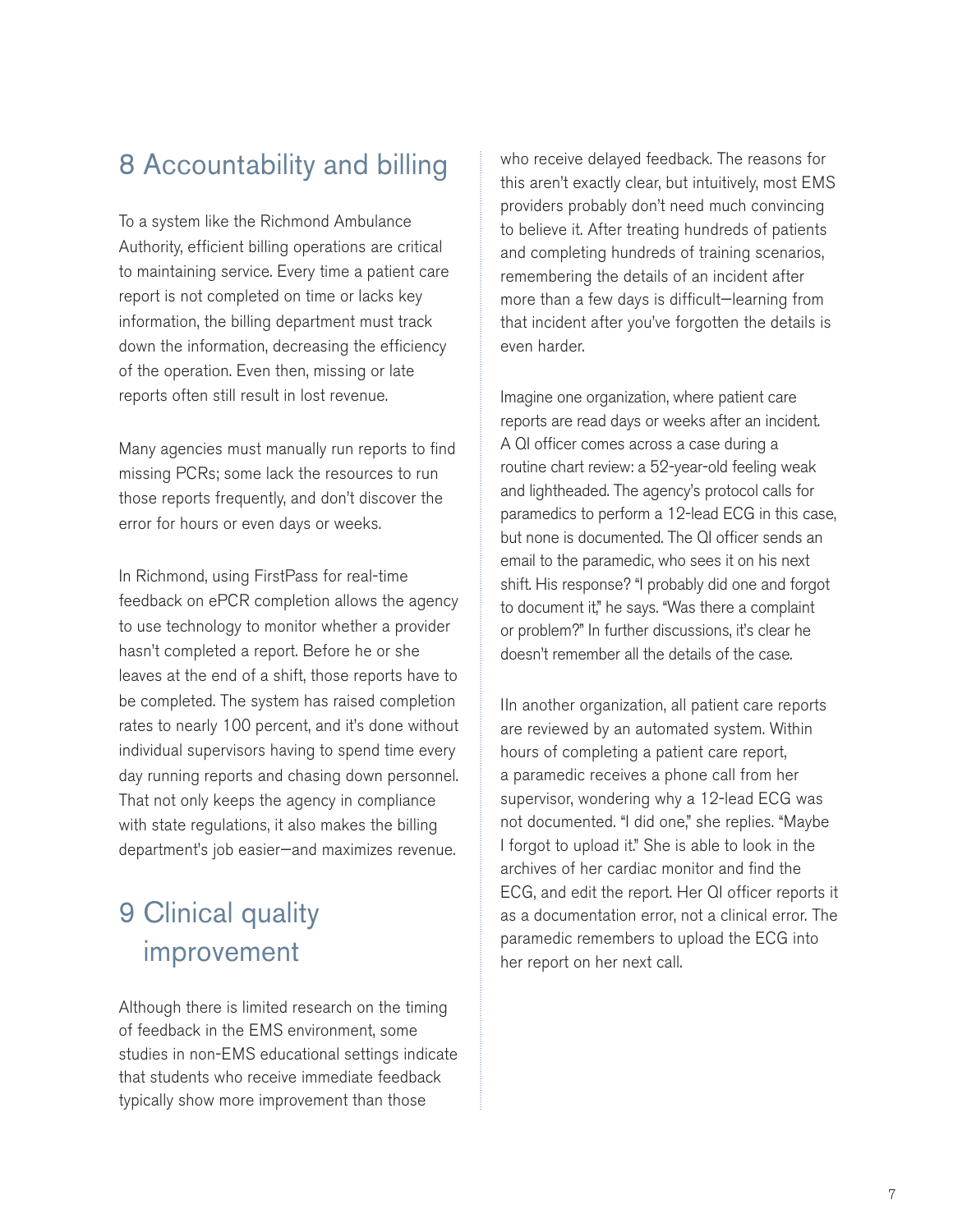# Real-Time Quality Improvement with FirstPass®

That can be your organization, with FirstPass. FirstPass is real-time, automated quality assurance software that compares your agency's PCRs to evidence-based bundles of care and to the agency's protocols, serving as the initial step in the quality improvement cycle. FirstPass continuously monitors these records and other data, sending alerts when a protocol deviation is discovered. Instead of spending all day sifting through patient care reports, supervisors can focus on what really matters—looking at where improvements need to be made and how to make them. FirstPass looks in real-time at quality metrics in four major areas:

- System performance measures. This includes response time intervals or cardiac arrest survival rates.
- Clinical performance measures. These evidence-based measures include bundles of care for STEMI, stroke, and other critical conditions.
- Patient safety/risk reduction performance measures. Also evidencebased, these measures would include airway management and narcotics administration.
- Financial performance measures. These measures look at the system's efficiency, such as unit hour utilization or costs per capita.

FirstPass's easy-to-use interface allows managers, medical directors, or other designated agency personnel to then view the records that fail automated tests and determine why they failed. These records can then be further annotated—as documentation errors, protocol deviations, appropriate treatment decisions, etc.—giving agencies more thorough and accurate data to use when identifying trends and prioritizing quality improvement efforts.

With FirstWatch and FirstPass, agencies have a critical eye on operations, clinical care, and documentation from the second someone dials 911 until the incident has ended. Real-time feedback and notifications lead to real-time quality improvement, providing the best care to your patients and the community you serve. To learn more about what FirstPass can do for your agency, visit www.firstwatch.net/what-we-do/enhancement-modules/firstpass.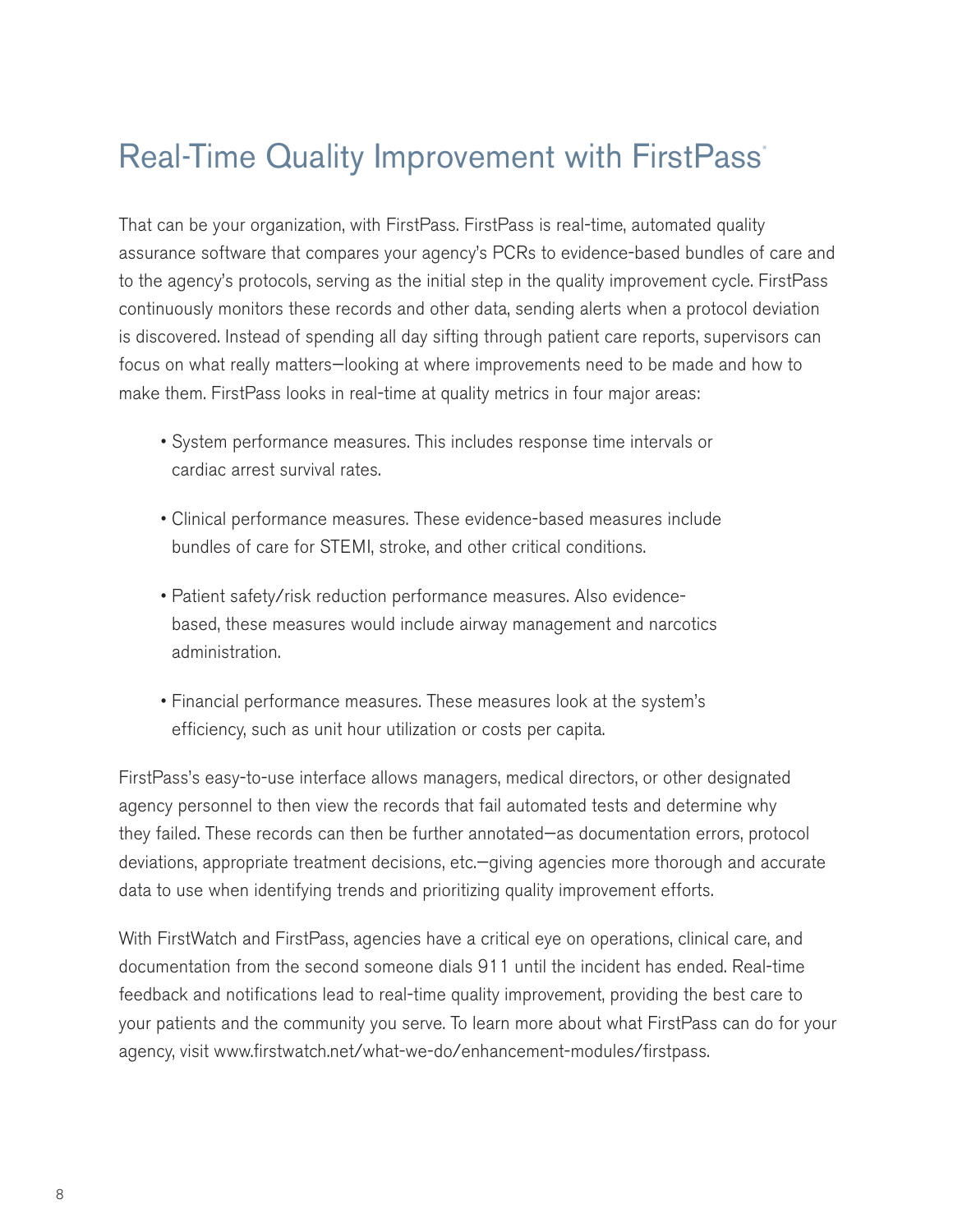

Be sure to read "Transforming Quality in EMS," a special report from FirstWatch Medical Director Alex Garza, MD, MPH:

www.firstwatch.net/wp-content/uploads/2013/12/FirstWatch-Report.pdf